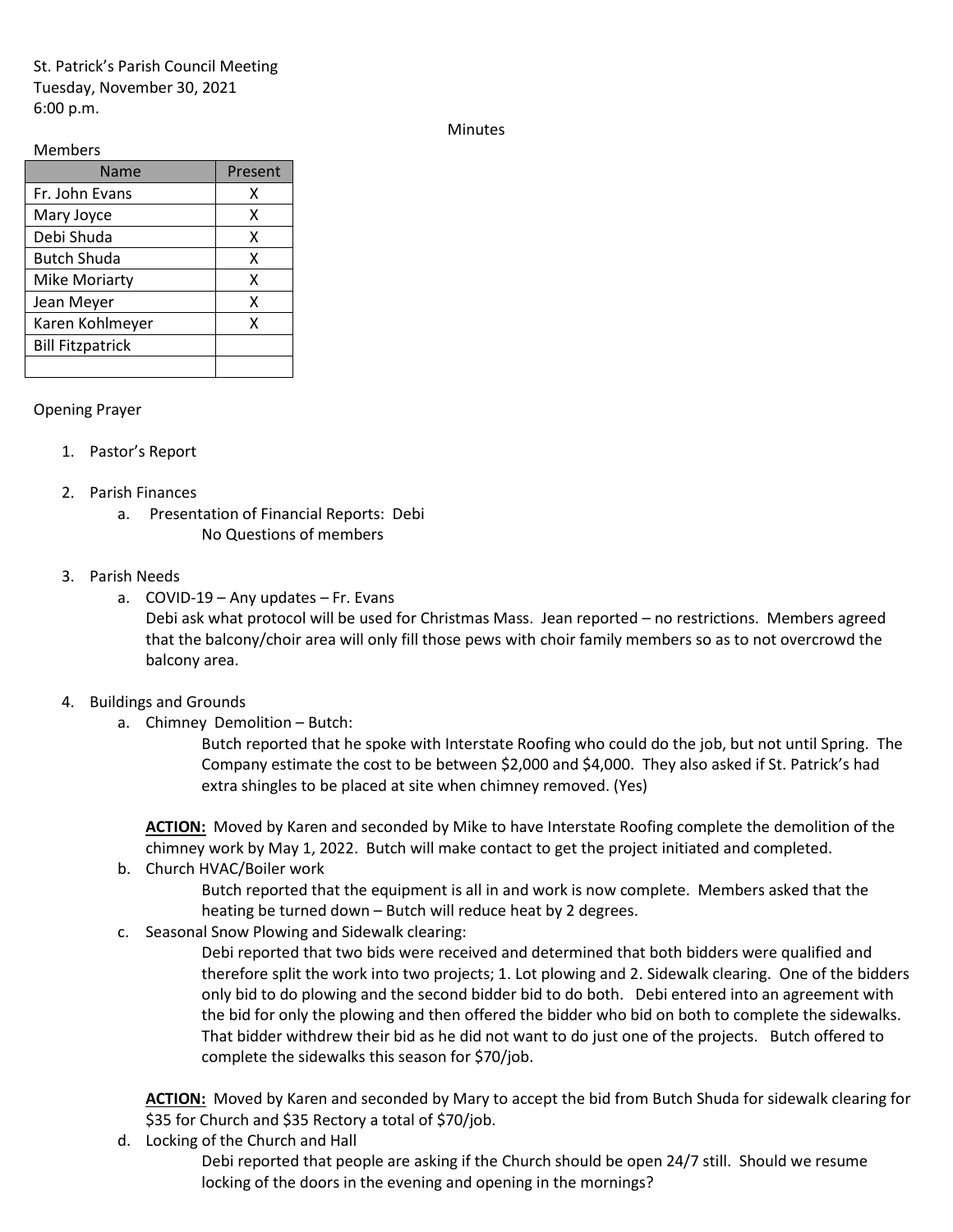**ACTION:** Jean will put together a schedule of parishioners who can open/close the church and hall daily. Schedule will then be sent to those who are participating. Mike, Bill and Mary all agreed to be on the schedule. Hours will be starting on December  $5<sup>th</sup>$  to open by 9:00 am and close by 6:00 pm.

- e. Butch's Updates:
	- Cemetery Garage Roof Project project completed by Butch in December. Material cost were \$400 with no labor costs.
	- Hall Door entrance fill repair Butch reported will be completed in Spring, 2022. He has all materials.
	- Rectory side door steps -- Butch will remove carpet and paint steps grey.
	- Cleaning of Hall floor not completed
	- Toilets Rectory -- 1 bathroom is complete and other will be completed during the winter months
	- Urinal Hall -- completed
	- Hall Speaker Control -- the control is broken and needs to be replaced. Butch will look at.
	- Male and Female Bathroom sinks -- Jean asked that we look at replacing the bathroom sinks. Karen will organize the replacements and provide the billing.
- 5. Faith Formation -- Debi
	- a. First Reconciliation/ First Eucharist updates: 1 candidate (Shauna Colsch)
	- b. Confirmation student updates: 2 candidates (Mason Foellmi and Vincent Colsch)
	- c. Generations of Faith: Schedule is set for speakers in 2022.
	- d. Youth Activities:
		- Steubenville in Rochester, 2022. Debi would like to get as many youth as possible to attend. The youth will conduct fundraisers to help in the costs to attend.
		- Camp Summit, 2022. Debi will also get as many youth as possible to attend. The youth will conduct fundraisers, including a bake sale and cooking soup/bars and serving at one Soup Supper event.
- 6. Cemetery: Karen
	- a. Cemetery Repairs -- Wieser PreCast has completed their work on repairing stones that were aged or damaged. Clean up project at cemetery in September 2022 will work around activities for any other repairs needed and cleaning of stones. Karen will be looking for special cleaning solutions for stones.
	- b. Winona Cemetery meeting
	- c. Cemetery Policy -- Karen and Nicole have started the process of creating a policy
	- d. Cemetery Boundaries --
		- Karen had emailed Larry Dous regarding the boundaries and he suggested reaching out to an Attorney. Karen will include Barb/Dan Hurley and Nicole Carlon in the discussions and will report back to the committee on any actions needed.

## 7. Other:

a. Rectory Office Blinds update – Karen K.

Debi reported that she had called a blind company who will come to give a quote next week to put up blinds in the office.

b. Disability Survey

Debi reported that the Diocese is requesting a Parish Survey be completed in response to serving individual's with disabilities. At the members consent, Debi will complete the survey using her best judgment.